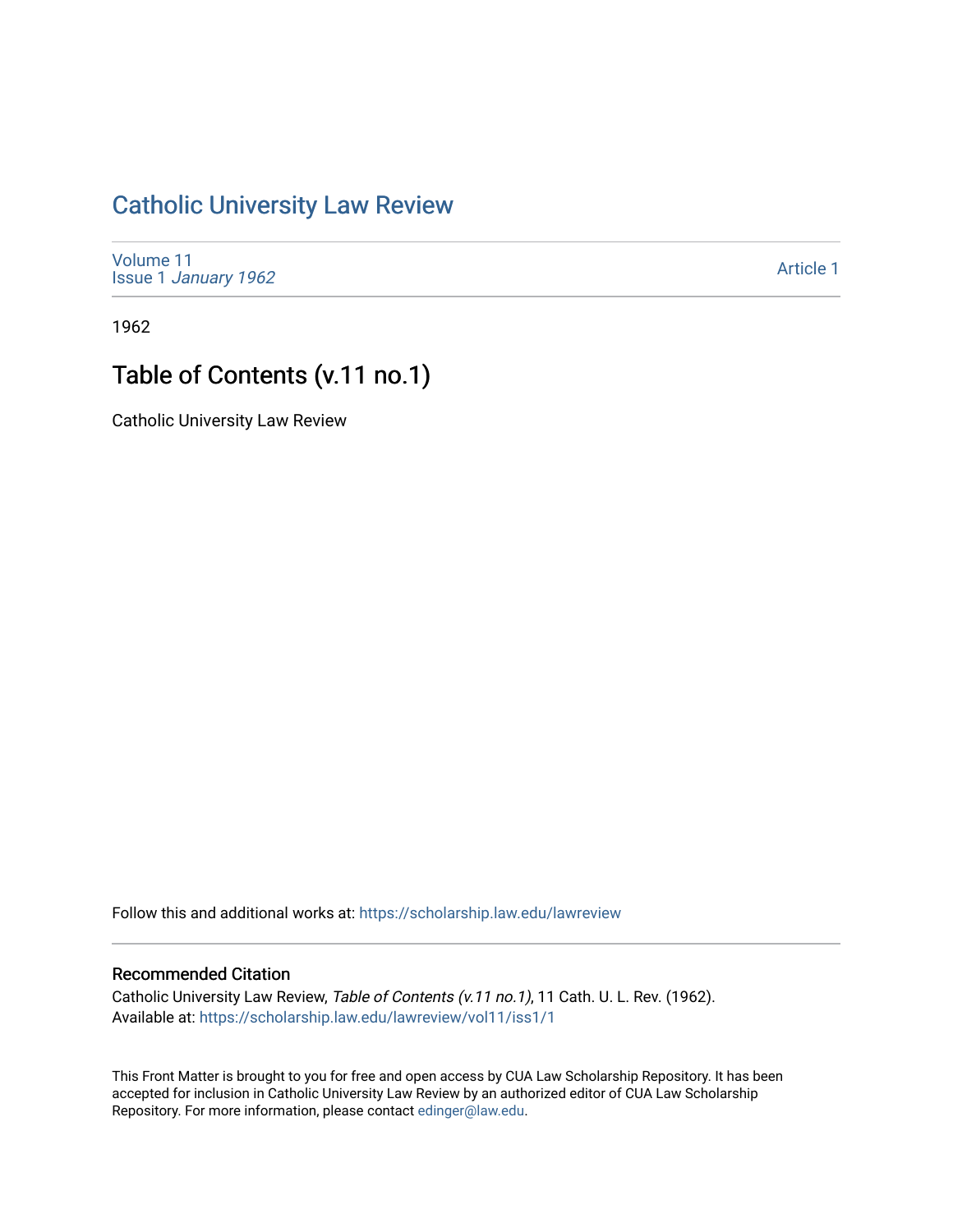The Catholic University of America

## **Law Review**

|          | JANUARY 1962<br>NUMBER 1<br><b>VOLUME XI</b><br>٠                                                                                                                                           |    |
|----------|---------------------------------------------------------------------------------------------------------------------------------------------------------------------------------------------|----|
| CONTENTS | Mr. Justice Brennan After Five Years<br>by Daniel M. Berman                                                                                                                                 | 1  |
|          | The Common Sense of Mr. Justice Brennan<br>by William V. Shannon                                                                                                                            | 3  |
|          | Mr. Justice Brennan and the Bill of Rights<br>by Lawrence Speiser                                                                                                                           | 15 |
|          | Opinions of Mr. Justice Brennan                                                                                                                                                             | 35 |
|          | Speeches and Articles by Mr. Justice Brennan                                                                                                                                                | 40 |
|          | COMMENT<br>James v. United States, Wilcox's Fall Completed                                                                                                                                  | 42 |
|          | <b>CASE NOTES</b>                                                                                                                                                                           |    |
|          | Constitutional Law-Korean War Expatriates'<br>Suit for Back Pay-Judicial Construction of<br><b>Statutory Provision-Military Compensation</b><br>Bell v. United States, 366 U.S. 393 (1961). | 51 |
|          | Constitutional Law—The Federal Exclusionary<br>Rule-Fourth and Fifth Amendment Rights-<br>Application to the States<br>Mapp v. Ohio, 367 U.S. 643 (1961).                                   | 53 |
|          |                                                                                                                                                                                             |    |

 $\sim$